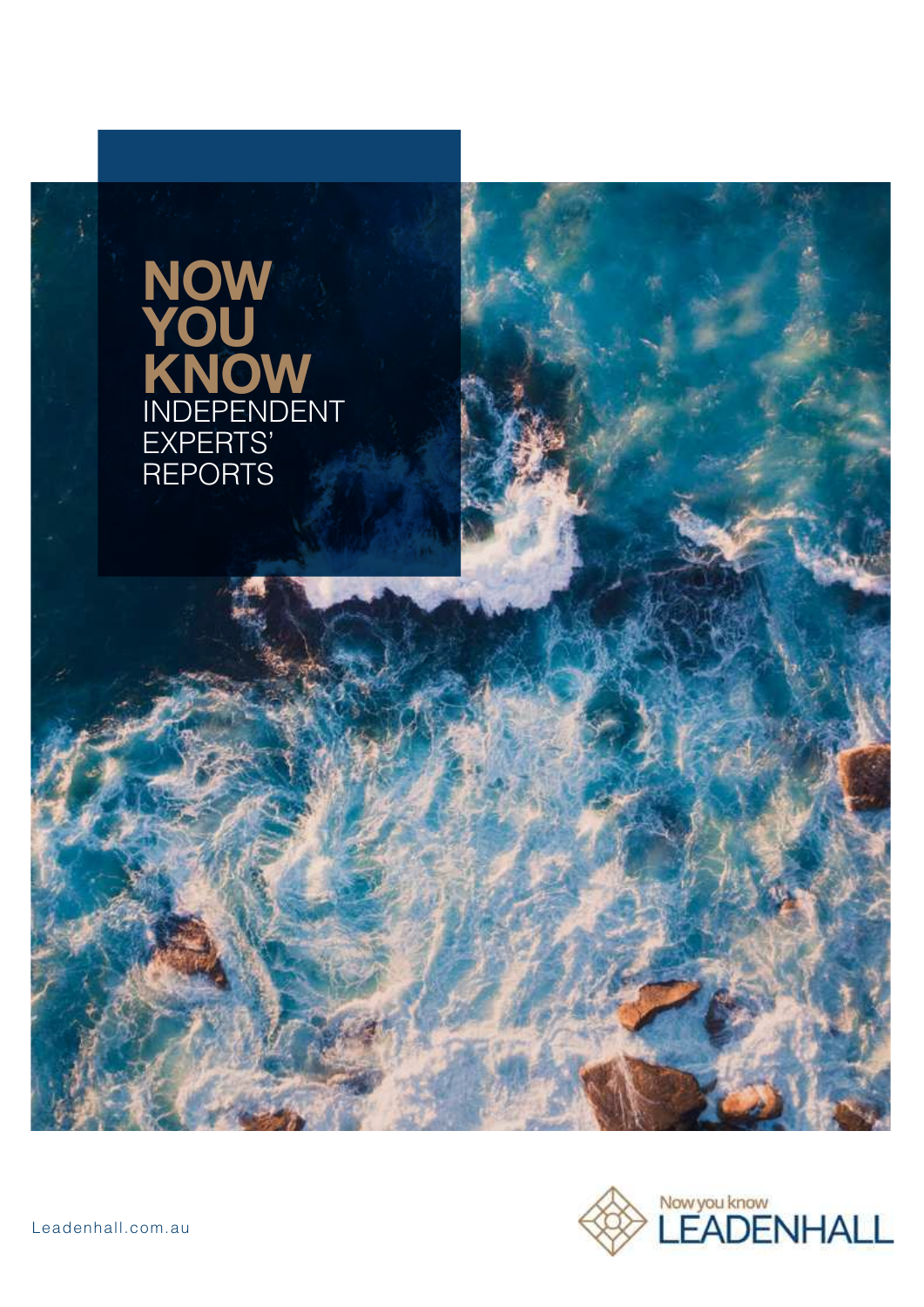

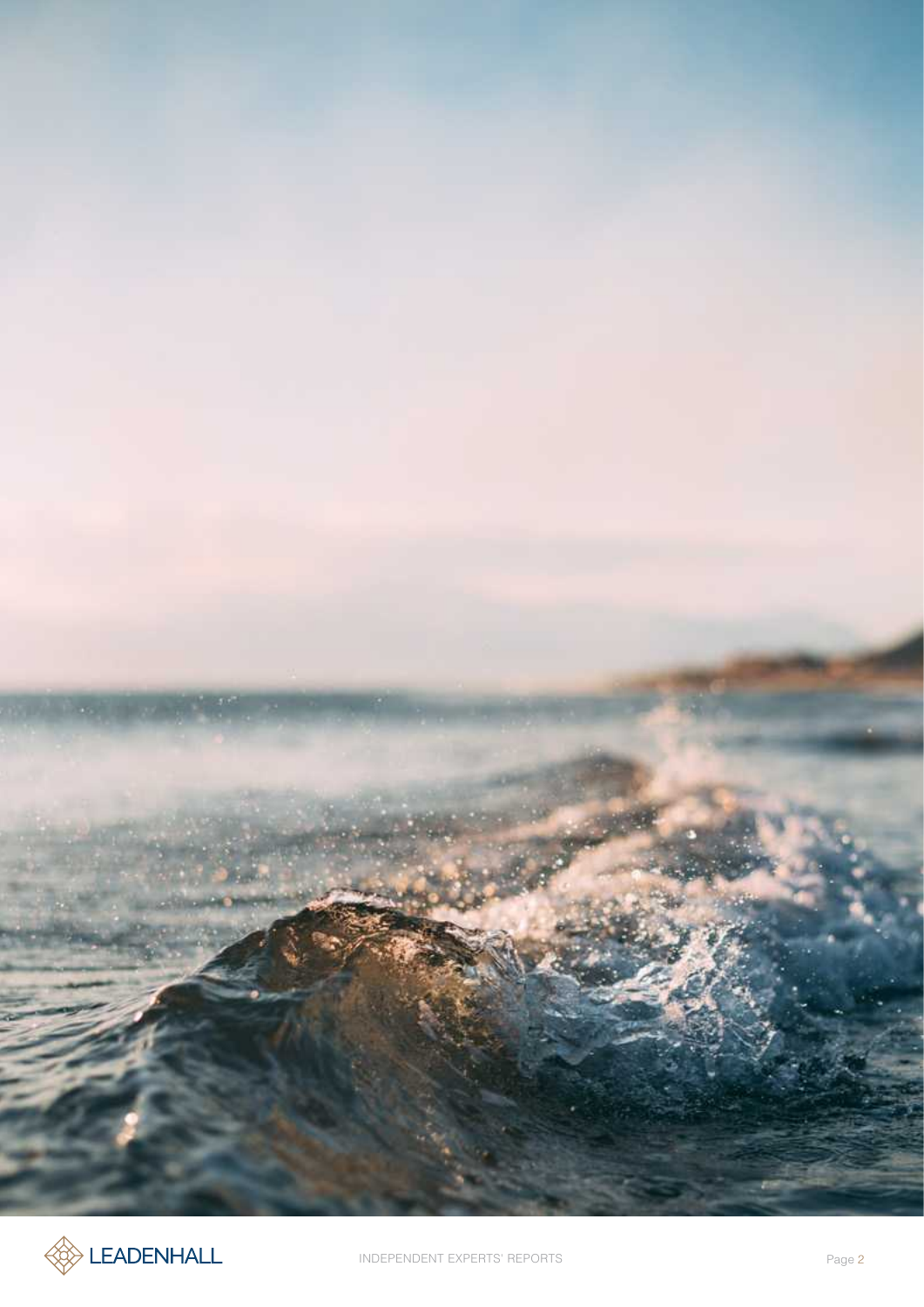# NOW YOU KNOW **INTRODUCTION**

## What is an Independent Expert's Report?

An Independent Expert's Report (IER) provides impartial and credible advice to investors on the merits of a proposed transaction – and contains an opinion as to whether that transaction is fair and reasonable to shareholders or is in their best interests.

In other words, in addition to providing security holders with an independent assessment of whether the value of the consideration is at least equal to the value of the offer, the report also sets out an unbiased assessment of the commercial implications to security holders if the transaction proceeds.



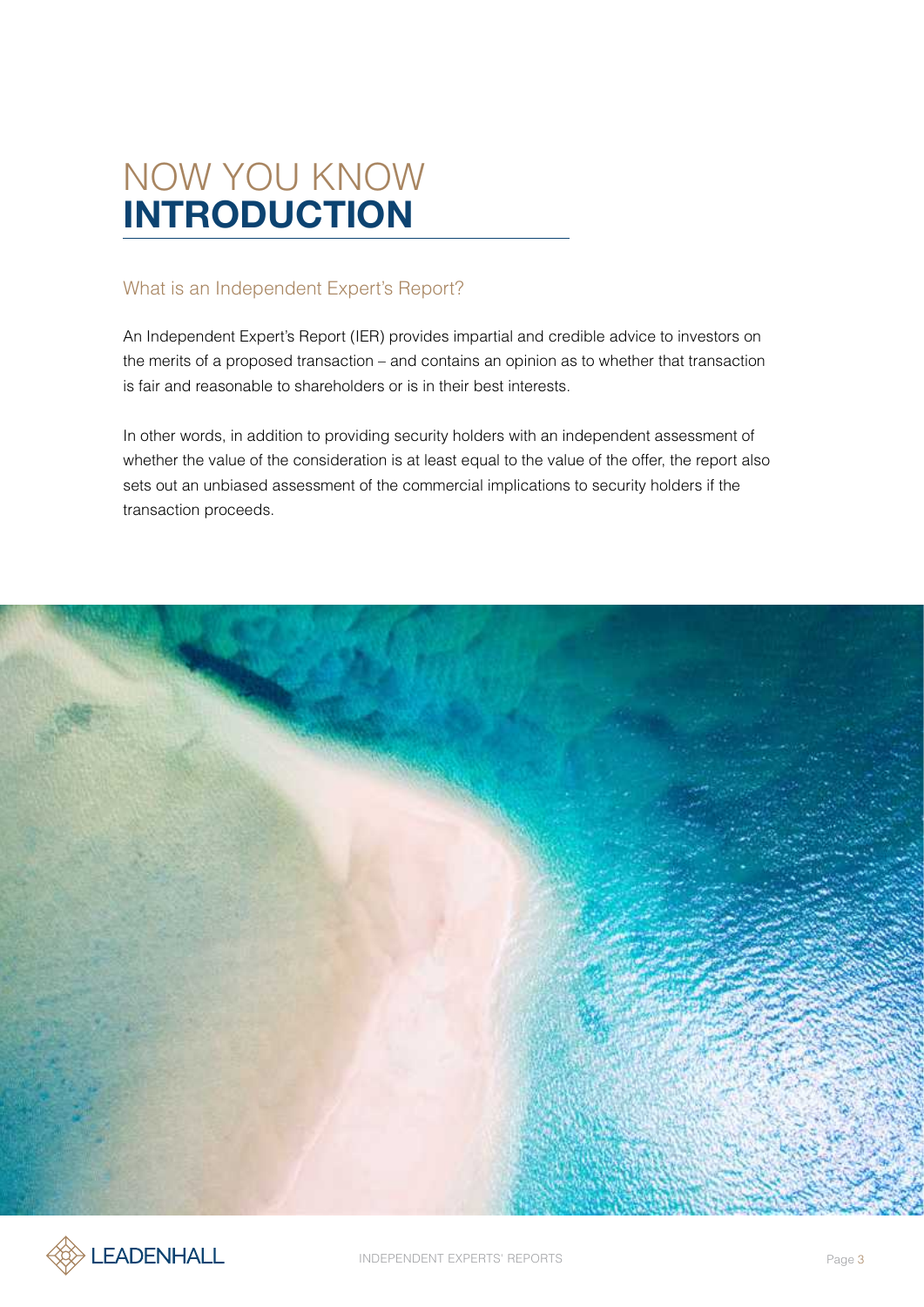# NOW YOU KNOW **WHEN YOU NEED AN IER**

There are several instances where there is a statutory requirement for an IER. There are also some instances where there is no legal requirement but the Australian Securities and Investment Commission (ASIC) recommends the commissioning of an IER. It is also common market practice, in some circumstances, that IERs are voluntarily commissioned irrespective of the legislative requirement.

### When should you get an IER?

The following are examples where IERs are either legally required or recommended by ASIC:

| Related party transaction                                                                                                                                                                                                                                                                          | Requirement                                                                                                                                                                                                     |
|----------------------------------------------------------------------------------------------------------------------------------------------------------------------------------------------------------------------------------------------------------------------------------------------------|-----------------------------------------------------------------------------------------------------------------------------------------------------------------------------------------------------------------|
| <b>TAKEOVER BID</b><br>If the bidder's voting power is at least 30% of<br>the target or the bidder and the target have a<br>common director                                                                                                                                                        | s640 of the Corporations Act<br>❖                                                                                                                                                                               |
| <b>SCHEME OF ARRANGEMENT</b><br>An entity that is subject to a scheme of<br>arrangement is required to commission an IER if<br>the other party to the scheme holds at least 30%<br>of the voting shares in that entity or if they have a<br>common director                                        | Reg 5.1.01 and Schedule 8 clauses 8303<br>❖<br>and 8306 of the Corporations Regulations<br>2001                                                                                                                 |
| SALE OR PURCHASE OF A SUBSTANTIAL<br>ASSET TO A RELATED PARTY<br>An asset is a substantial asset if its value, or the<br>value of the consideration for it is 5% or more<br>of the equity interests of the entity as set out in<br>the latest accounts given to the ASX under the<br>listing rules | Chapter 10 of the ASX Listing Rules                                                                                                                                                                             |
| FINANCIAL BENEFITS TO A RELATED PARTY<br>PER CH 2E OF THE CORPORATIONS ACT<br>If an exception does not apply, member<br>approval is required for financial benefits<br>provided to a related party of the public<br>company                                                                        | No specific requirement for an IER,<br>however, ASIC recommends IERs<br>to be obtained as part of the materials<br>accompanying the notice of meeting<br>(s218, s219, s220 and s221) of the<br>Corporations Act |

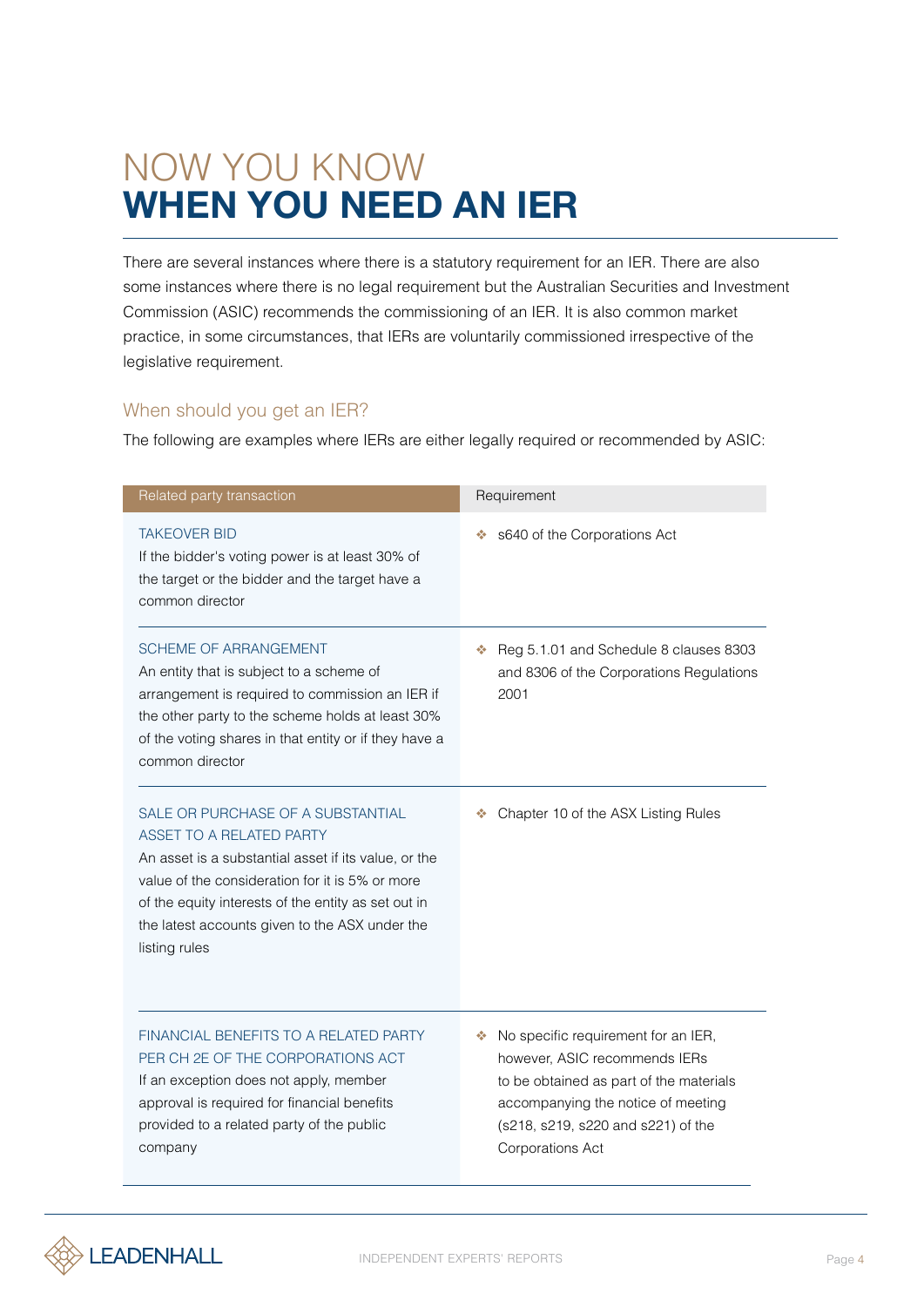| Other transactions                                                                                                                                                                                                                                                | Requirement                                                                                                         |
|-------------------------------------------------------------------------------------------------------------------------------------------------------------------------------------------------------------------------------------------------------------------|---------------------------------------------------------------------------------------------------------------------|
| <b>ISSUE OR TRANSFER OF SHARES</b><br>Where the acquirer's interest moves from below<br>20% to above 20% or between 20% and 90%<br>(exception creep rules)                                                                                                        | ASIC's regulatory guide 74: Acquisitions<br>❖<br>Approved By Members, also refer to s611<br>of the Corporations Act |
| <b>TAKEOVER BIDS</b><br>Bidder must commission an IER if the<br>consideration paid by the bidder for acquiring a<br>pre-bid stake includes unquoted securities                                                                                                    | s636 (1)(h)(iii) and s636(2) of the<br>Corporations Act                                                             |
| <b>JOINT TAKEOVER BIDS OR</b><br><b>JOINT SCHEMES OF ARRANGEMENT</b><br>In joint bids or joint schemes of arrangement,<br>the joint bidders or acquirers must use their<br>best endeavours to have the target engage an<br>independent expert to prepare a report | ASIC's regulatory guide 9: Takeover Bids                                                                            |
| <b>SCHEME OF ARRANGEMENT</b><br>Where the parties are not related parties                                                                                                                                                                                         | No legal requirement for an IER, however,<br>it is common for scheme companies to<br>commission an IER voluntarily  |
| <b>COMPULSORY ACQUISITION</b><br>As a result of the bidder reaching 90%<br>ownership of the securities                                                                                                                                                            | s664C and 667A of the Corporations Act                                                                              |
| <b>COMPULSORY BUYOUT</b><br>Bidder or 100% holder must commission an IER<br>to inform holders of convertible securities of their<br>right to be bought out                                                                                                        | s664C and 667A of the Corporations Act                                                                              |
| SELECTIVE CAPITAL REDUCTIONS<br>Reducing the share capital of the company is<br>authorised if the requirements of s256B(1) of<br>the Corporations Act are met.                                                                                                    | s256C of the Corporations Act                                                                                       |

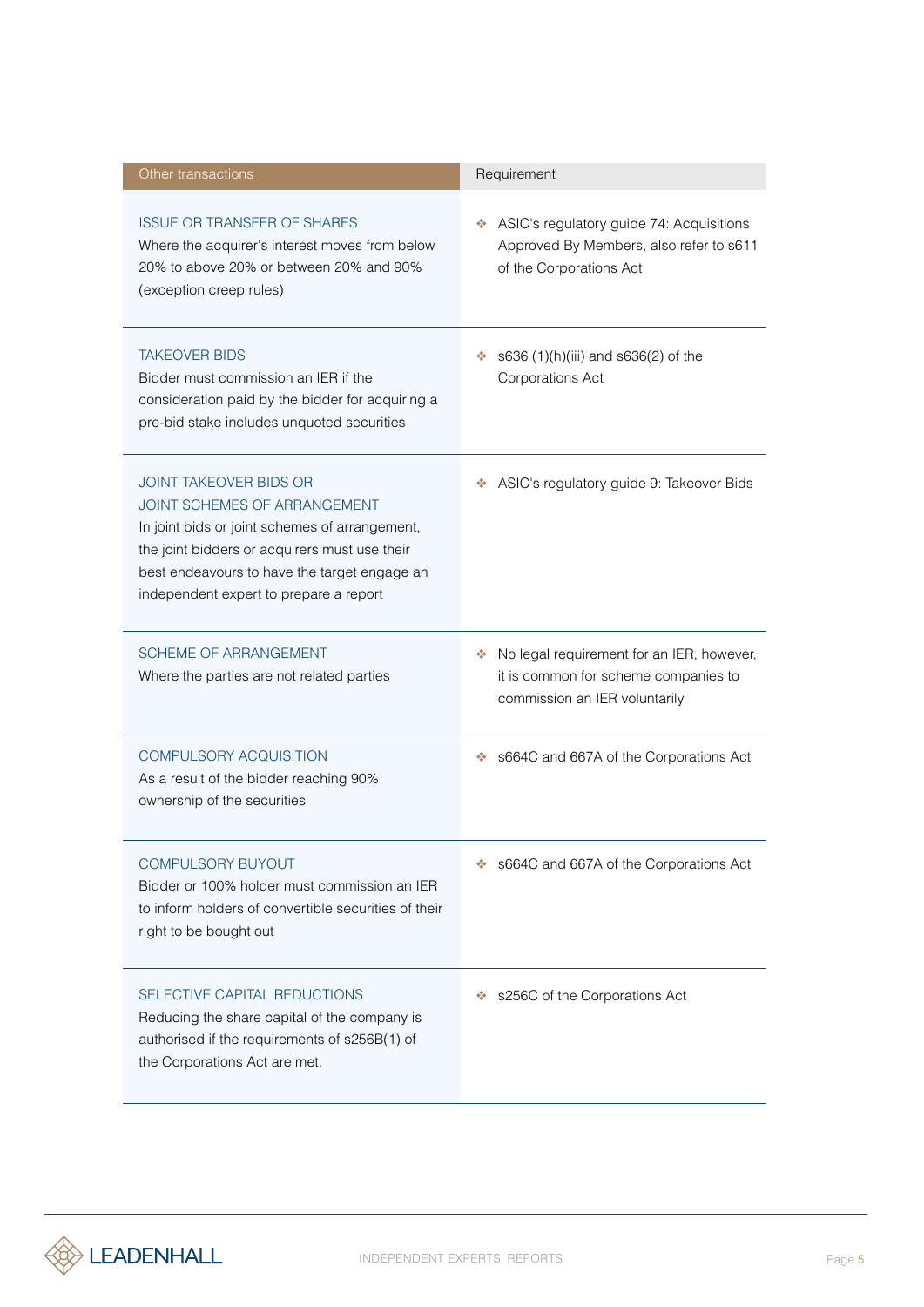| Other transactions <i>continued</i>                                                                                                                                                                             | Requirement                                                                                                                        |
|-----------------------------------------------------------------------------------------------------------------------------------------------------------------------------------------------------------------|------------------------------------------------------------------------------------------------------------------------------------|
| <b>SHARE BUYBACK</b><br>If a company proposes to buy back a significant<br>percentage of shares or the holdings of a major<br>shareholder                                                                       | ASIC Regulatory Guide 110<br>÷<br>ShareBuybacks: the company should<br>consider an independent expert's report<br>with a valuation |
| DEMUTUALISATION OF A FINANCIAL<br><b>INSTITUTION</b>                                                                                                                                                            | Schedule 4 – Clause 29 of the<br>Corporations Act                                                                                  |
| DEED OF COMPANY ARRANGEMENT<br>If a DoCA involves a transfer of shares an expert<br>opinion may be required for ASIC relief from<br>the relevant takeovers provisions and court<br>approval of the transaction. | Section 444 of the Corporations Act                                                                                                |



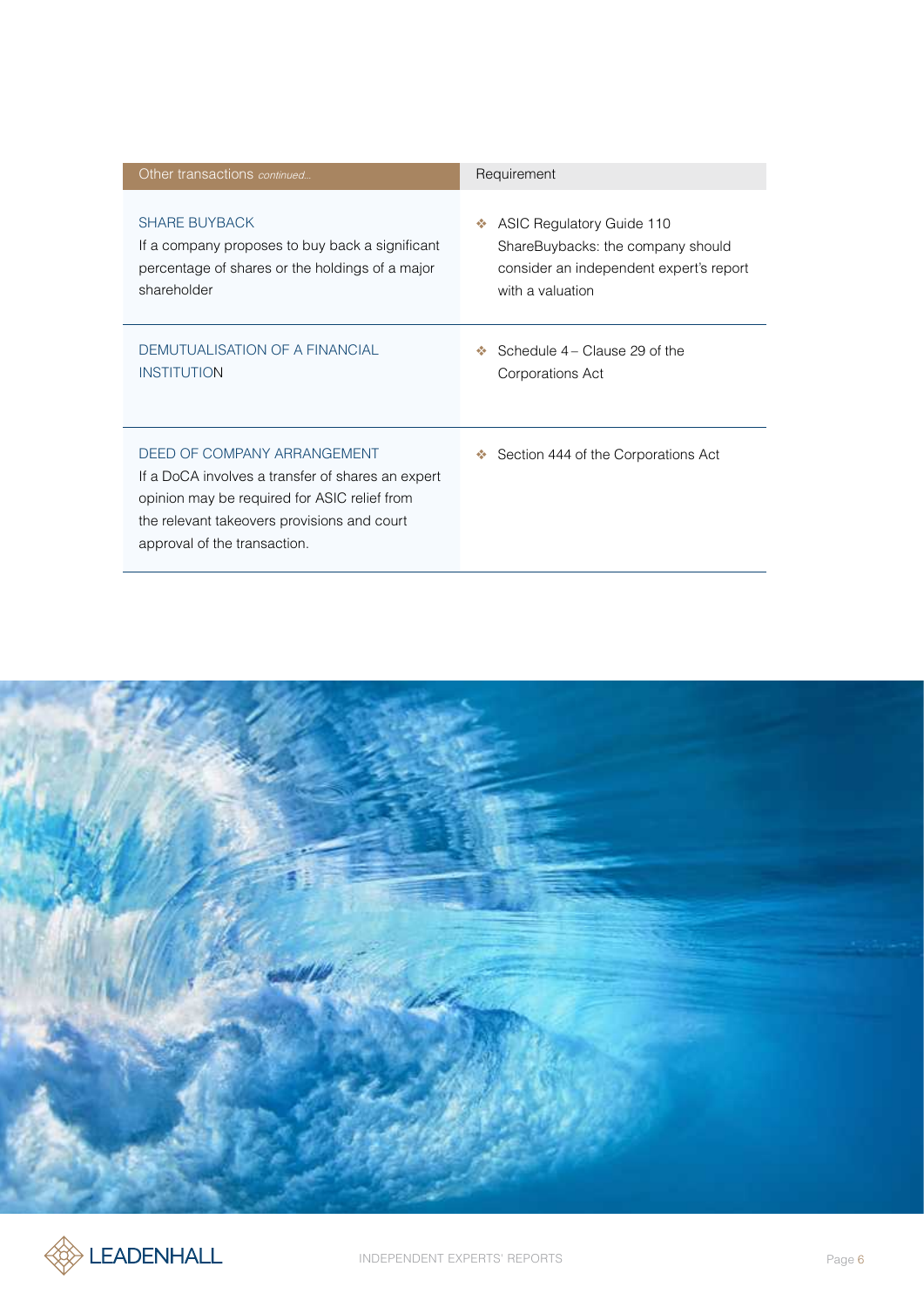# NOW YOU KNOW **HOW TO EVALUATE TRANSACTIONS**

ASIC's Regulatory Guide 111 (RG111) is designed to provide guidance for the independent expert on how they should evaluate a specific type of transaction. The following table summarises the criteria for evaluating different types of transactions as recommended by ASIC.

| Transaction type                                                                                                                                            | Criteria for evaluation of the transaction |
|-------------------------------------------------------------------------------------------------------------------------------------------------------------|--------------------------------------------|
| <b>TAKEOVERS AND OTHER CONTROL</b><br>TRANSACTIONS EXCLUDING SCHEME OF<br>ARRANGEMENTS, DEMUTUALISATIONS,<br>COMPULSORY ACQUISITIONS AND<br><b>BUY OUTS</b> | ❖ Fair and reasonable                      |
| SCHEME OF ARRANGEMENT AND<br><b>DEMUTUALISATIONS</b>                                                                                                        | <b>Best interests</b><br><b>AND</b>        |
| COMPULSORY ACQUISITIONS AND<br><b>BUY OUTS</b>                                                                                                              | Fair value                                 |

As per the Regulatory Guide, see below for the definitions of the criteria.

# Fair and Reasonable

### Control transactions

For takeover bids and other control transactions, fairness and reasonableness are to be treated as separate concepts, defined as:

**Fairness:** An offer is **fair** if the value of the consideration is at least equal to the value of the securities subject to the offer.

**Reasonableness:** An offer is reasonable if it is **fair**. However, an offer might be reasonable despite not being fair, if there are sufficient reasons for security holders to accept the offer in the absence of a higher bid before the close of the offer.

## Approval for sale of securities

Where approval is sought for the sale of securities from one holder to another under section 611, fair and reasonable is treated as a compound test. The transaction is fair and reasonable if the advantages of the proposal outweigh the disadvantages to non-associated security holders.

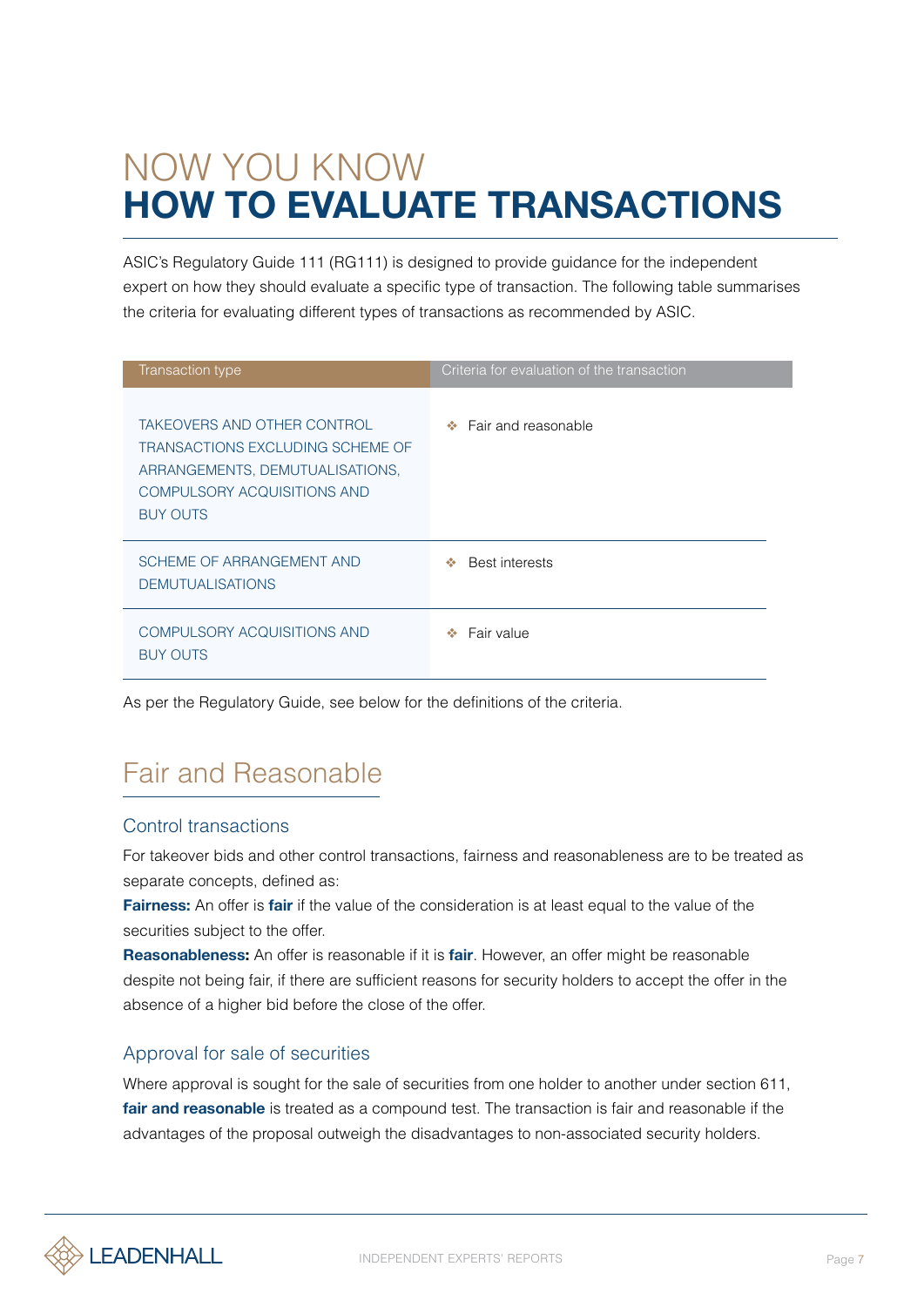# Best Interests

The legislative test for schemes of arrangement requires a 'best interests' opinion. The best interests opinion for a control transaction is similar to the fair and reasonable test because:

- ❖ If the expert concludes that the transaction is fair and reasonable then it is in the best interests.
- ❖ If the expert concludes that the transaction is neither fair nor reasonable then it is not in the best interests.
- ❖ However, if the expert concludes that the proposal is not fair but reasonable, it is open to the expert to determine whether it is in the best interests of shareholders.

# Fair Value

In relation to compulsory acquisitions and buy-outs, Chapter 6A of the Corporations Act requires that an expert:

- ❖ Provides an opinion on whether the proposed terms in the buy-out or acquisition notice provide a fair value for the securities; and
- ❖ Sets out the reasons for its opinion.

In accordance with s667C of the Corporations Act, to determine fair value an expert is required to:

- ❖ First assess the value of the entity as a whole;
- ❖ Then allocate that value amongst the classes of issued securities in the company;
- ❖ Then allocate the value of each class pro rata among the securities in that class.

In determining the fair value for the securities, an expert must also take into account the prices paid for the securities in the previous six months.



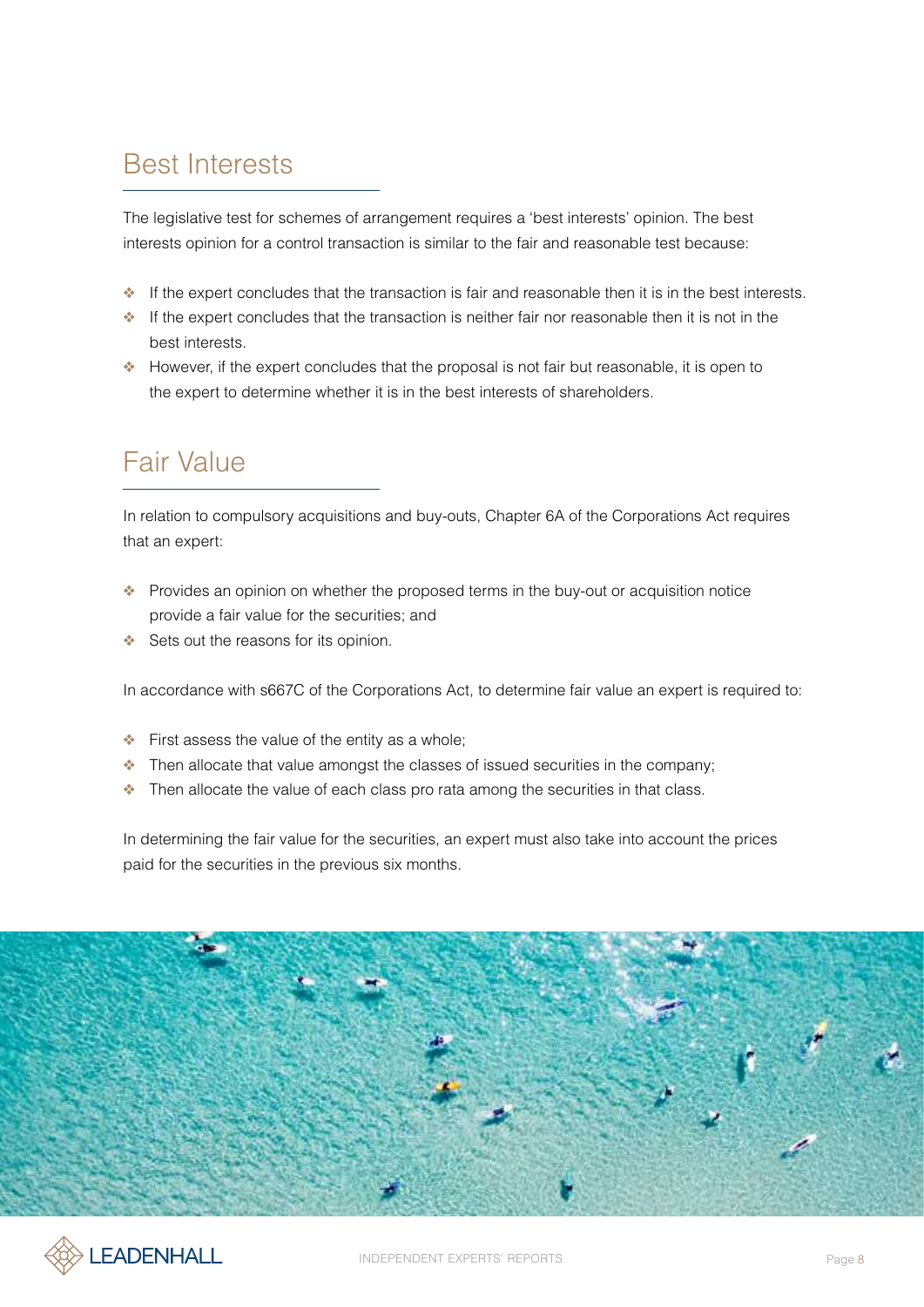# NOW YOU KNOW **WHO IS INDEPENDENT**

#### What is required for an expert to be considered independent?

An independent expert should always be independent and maintain the appearance of independence throughout the duration of the assignment.

ASIC sets out the independence requirements for an independent expert in its regulatory guide 112: Independence of Experts (RG 112). The key requirements include:

- ❖ The independent expert should have adequate procedures for the **management of conflicts** of interest and keep adequate records to demonstrate compliance with these procedures.
- ❖ Independent experts are required to provide a **genuine opinion**; they should not tailor their opinion based on the views of the commissioning party or any other interested party.
- ❖ An expert is required to **identify relationships and interests** that may affect or be perceived to affect the expert's ability to prepare an IER.
- ❖ An expert is required to **decline an engagement** under several circumstances including if the expert has acted as a:
	- lawyer
	- financial consultant
	- tax adviser
	- accountant
- ❖ Independent experts should **inform security holders** about any relationships or interest that could reasonably be regarded as relevant to the independence of the expert.
- ❖ In maintaining independence throughout the engagement, the following procedures should be observed:
	- It is preferable to appoint a non-executive director to oversee the assignment if management have a vested interest in the outcome of the transaction.
	- The expert's fee should not be linked to the outcome of the transaction.
	- The client should not reject an expert after the expert has disclosed their likely valuation approach.
	- The expert should not attend discussions relating to the development of transaction.
	- The client must not instruct the expert on the choice of valuation approach.
	- The expert should not discuss preliminary views or findings with the client or other interested parties or change opinion based on the client's suggestion, without adequate explanation.
	- The **information requirements** are to be determined by the expert and not the client.
	- The expert should only provide a full draft copy of the report to the commissioning party for factual checking when the expert is reasonably assured that the conclusions in the report are unlikely to change.

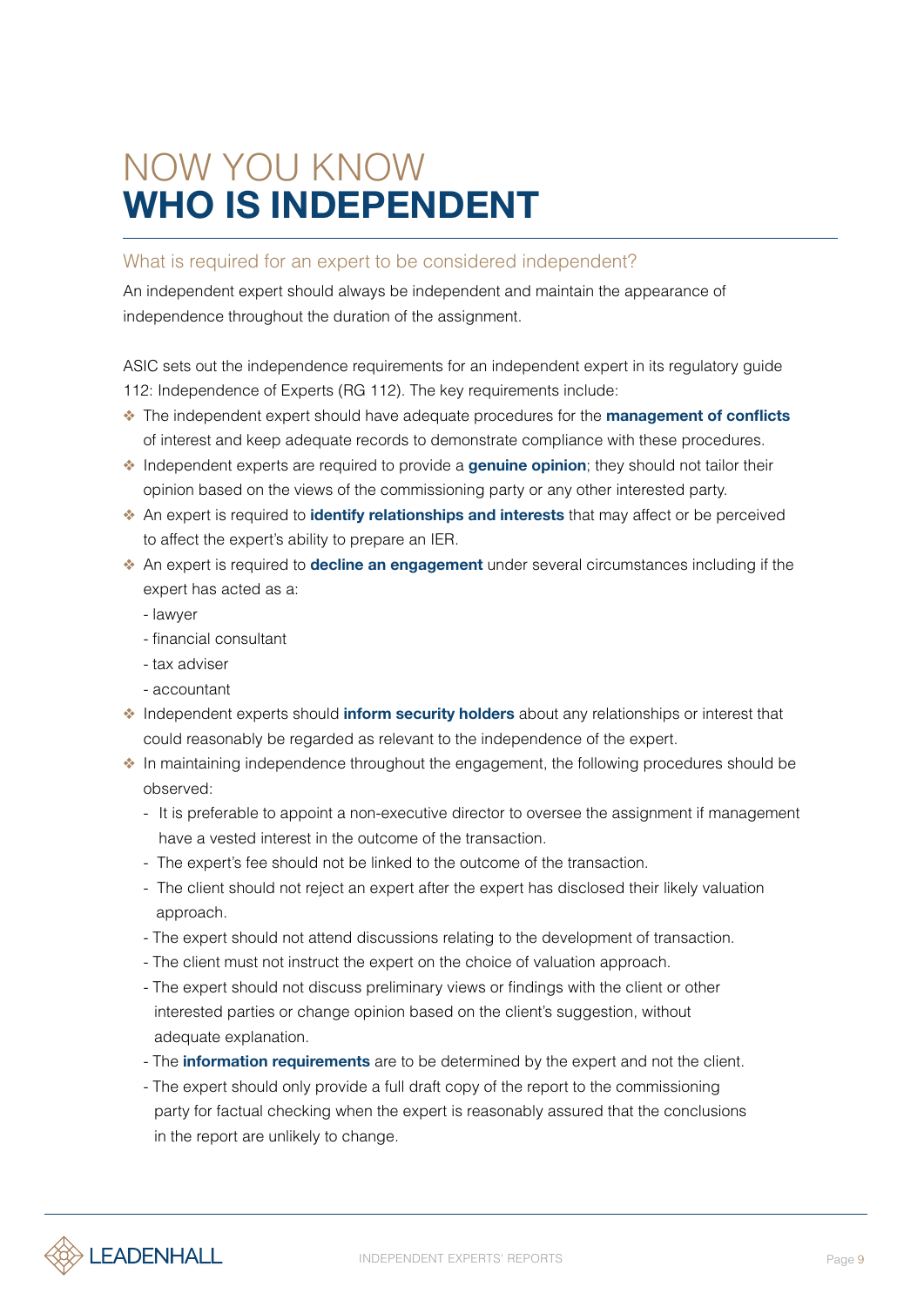- Once a full draft copy of an expert report has been provided to a commissioning party or its advisers, any alteration of the report made at the suggestion of the commissioning party or its advisers that affects an expert's analysis of the transaction or the expert's conclusions should be clearly and prominently disclosed in the report.
- The directors of a commissioning party should not adopt or recommend that security holders accept the findings of an expert report without critically analysing the report. The directors must ensure that the information relied upon by the expert is accurate and no material information has been omitted.
- The commissioning party should not release the conclusions of an IER in advance of the final report.
- An expert report may only be incorporated or referred to in a bidder's statement or target statement if the expert has consented to the use of the report in the form and context in which it appears.

### Issues with the independence of some "independent" experts

ASIC has identified several instances where the 'independent expert' appointed was not acting independently:

- ❖ **'Opinion' provided by an interested party:** in 2013, Billabong International was required by ASIC to appoint a new independent expert after ASIC raised concerns about whether information provided by an interested party was an opinion rather than factual information and thus might have tainted the original independent expert's opinion.
- ❖ **'Licensee for hire':** in this case an expert was appointed to peer review another expert's work, provide research support and IER sign-off as the original expert was a wholesale licensee. ASIC was concerned that the second expert's compliance systems, including conflict checks and control over the engagement may not have extended to the wholesale licensee.
- ❖ **Self-review issues:** ASIC has raised concerns regarding a case where an independent expert reviewed their own work. The expert had previously provided a JORC estimate and was subsequently hired to provide an independent valuation of the same asset in accordance with VALMIN, which required a critical evaluation of the expert's own JORC estimate. As a result of ASIC's concerns, a second independent expert was appointed. The second expert reached a different opinion on the reliability of the original JORC estimate.

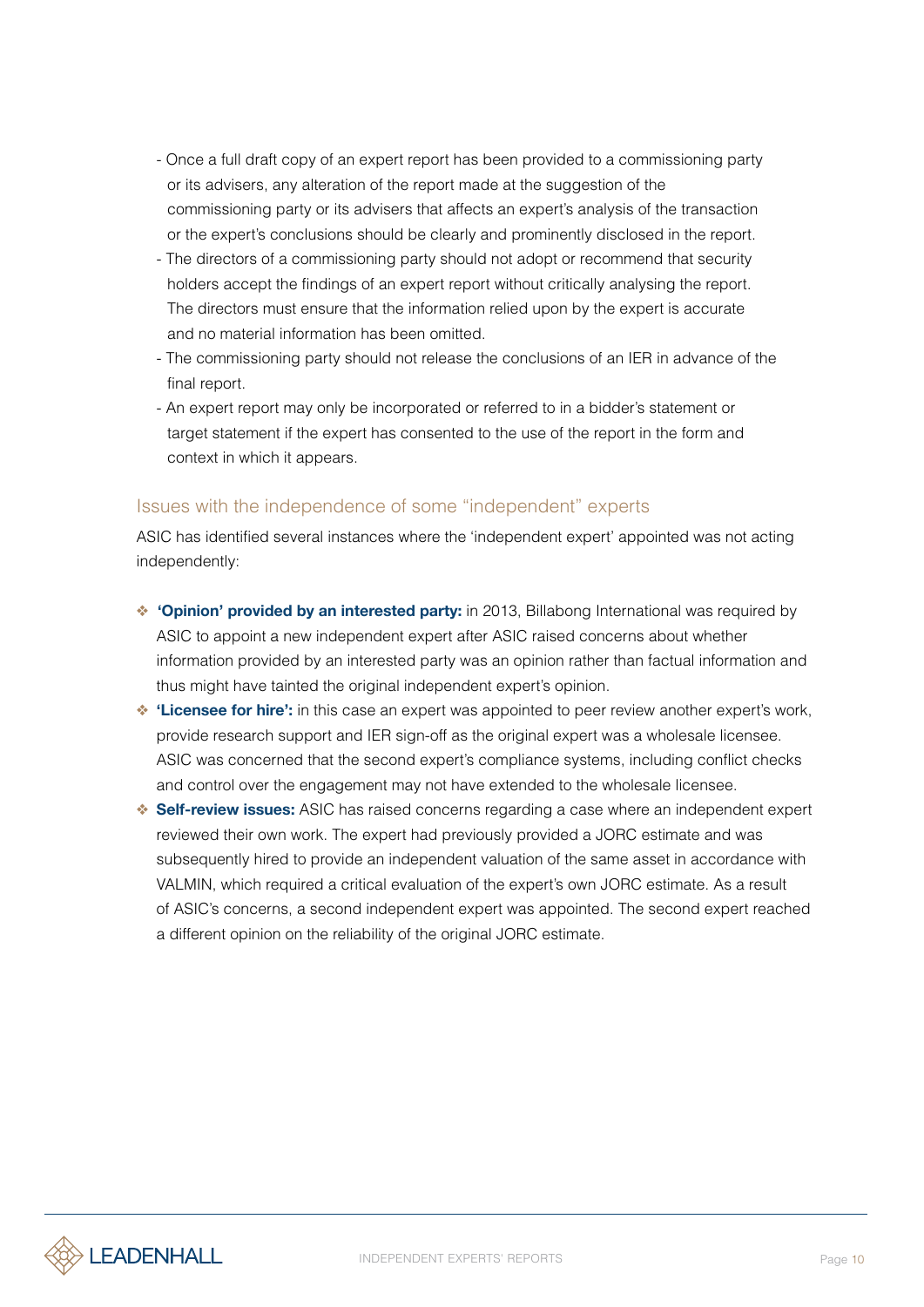# NOW YOU KNOW **WHEN TO ENGAGE WITH AN EXPERT**

### Should you engage an expert prior to announcing a transaction?

In cases where the target's operations are particularly complex, the board of the target company might brief the independent expert if it is anticipating an offer, in order to meet statutory or desired timelines. This is often the case when the target operates in the energy or resources sector where the use of a subject matter expert is required or if the proposed transaction is likely to be very complex.

The familiarisation exercise:

- ❖ Can help expedite the process once a formal offer is received and alleviate time pressures to meet statutory or desired timelines.
- ❖ Allows the expert to begin analysis on the target's operations, industry and review transactions involving comparable companies.

If this approach is taken, it is important to be careful to ensure the expert is not influencing the transaction pricing or terms.



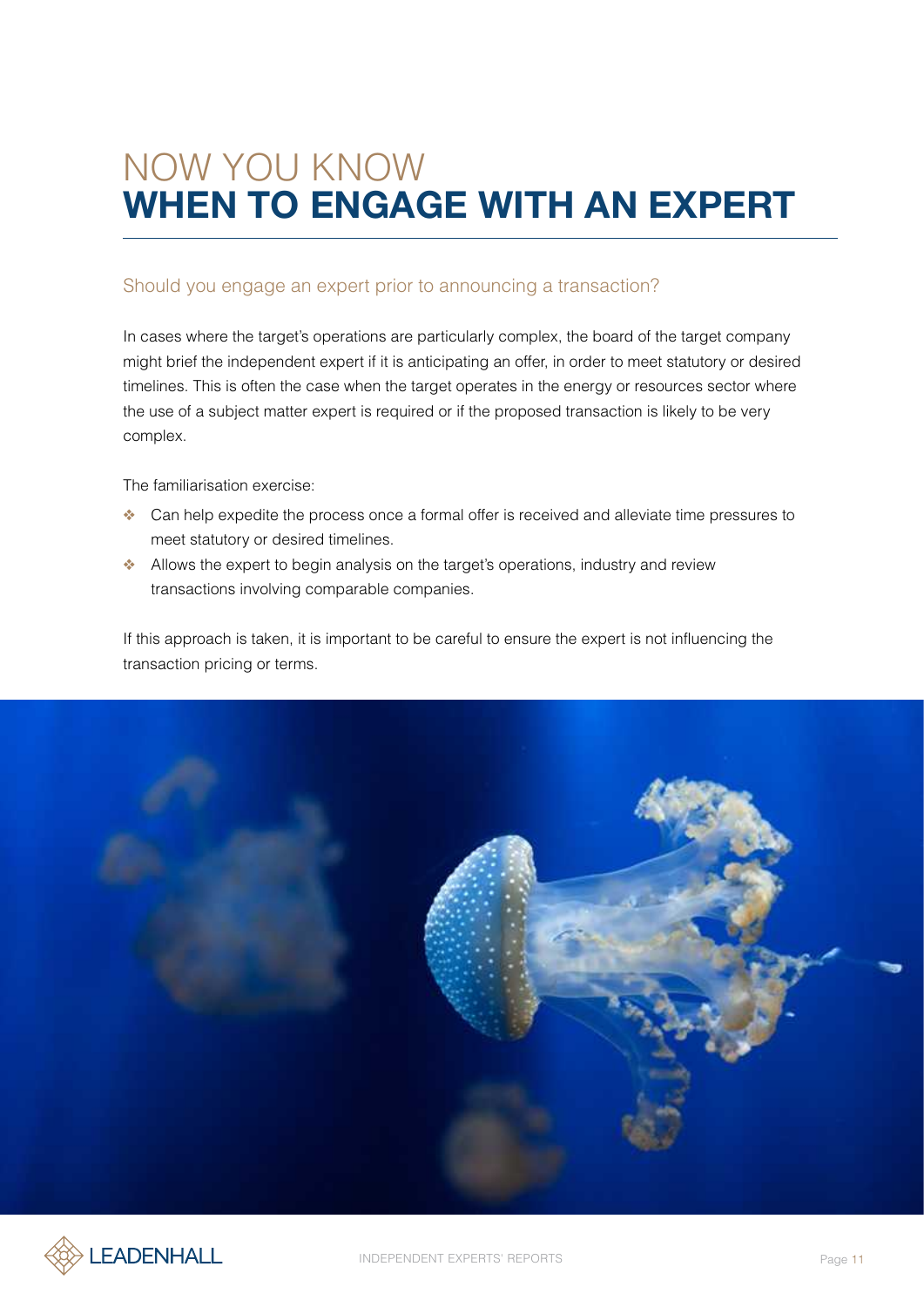# NOW YOU KNOW **THE IER PROCESS**

### What information is required for an IER?

The information typically required for IERs includes:

#### **Transaction**

❖ Transaction documentation

#### **General information**

- ❖ Recent strategic plans, business plans or other strategy documents
- ❖ Brief corporate history
- ❖ Legal structure (including list of shareholders) and management structure
- ❖ Opportunities and risks of the company
- ❖ Board papers

#### **Financial information**

- ❖ Consolidated financial statements for the last three financial years
- ❖ Management accounts for the year
- ❖ Financial projections for the business

#### **Market information**

- ❖ Relevant industry reports and statistics
- ❖ Information on the competitive landscape

### How long does an IER take to prepare?

The full IER process takes between four to six weeks to complete, however, this is only an indication as the timing is dependent on a number of factors such as the complexity of the transaction, whether the transaction is a friendly or hostile one, the nature of the business being valued or whether a technical expert is required. The typical timing for each milestone is as follows:

- ❖ **Factual draft IER:** within two to three weeks of our engagement, provided we receive all required information on a timely basis.
- ❖ **Full draft IER:** (including draft conclusions): within one to two weeks from the receipt of comments on the factual draft IER.
- ❖ **Final IER:** within three business days of receipt of comments on the full draft IER.

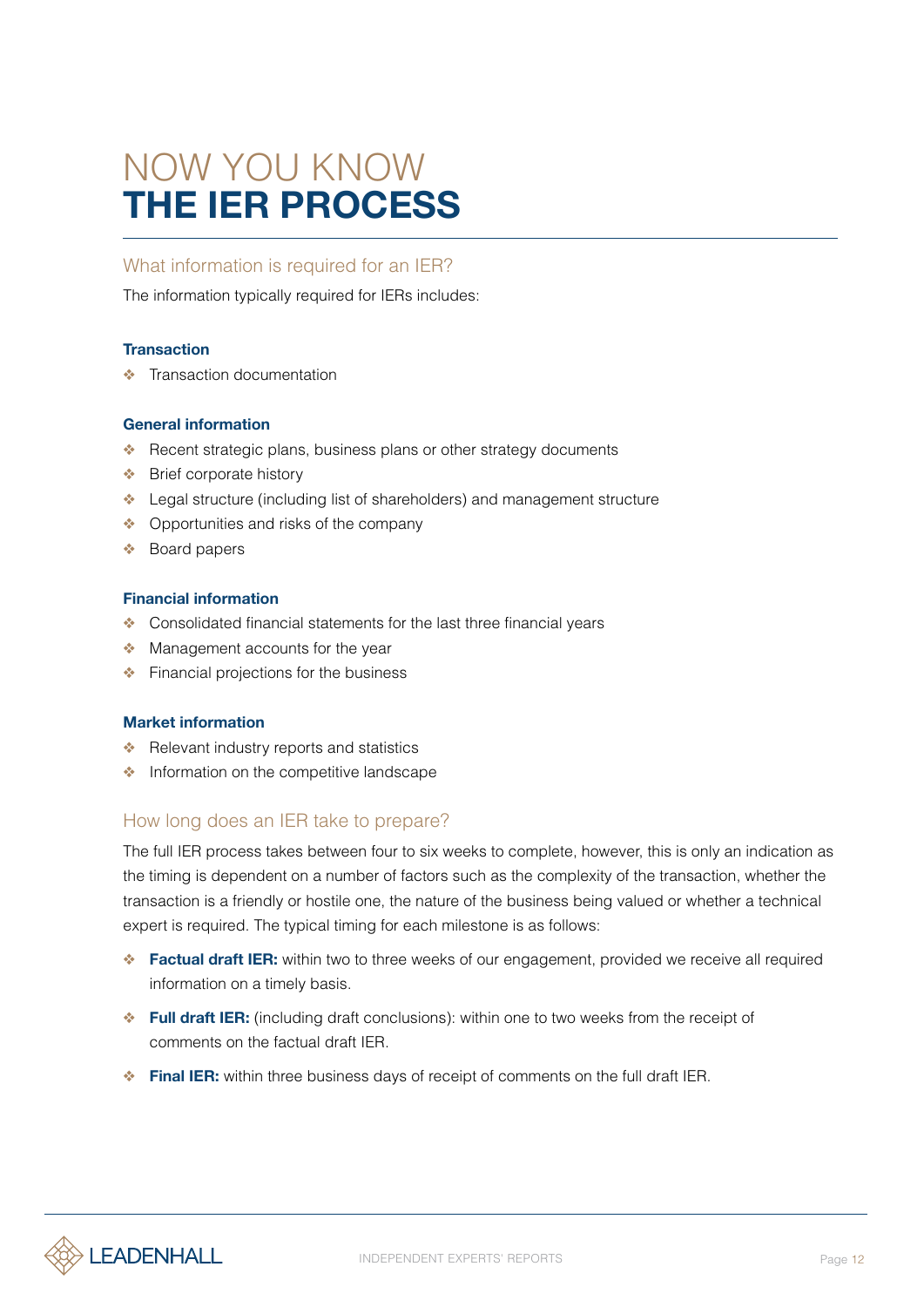# NOW YOU KNOW **WHO TO CALL FOR QUALITY IERS**

### Introducing Leadenhall

Leadenhall was established in 1982 and is a leading Australian independent corporate advisory firm specialising in the valuation of businesses, intangible assets and intellectual property. We are a group of highly experienced valuation professionals, many with 'Big 4' corporate finance and valuations experience. Our approach is hands-on, flexible, transparent and responsive, with a commercial mindset. Through our extensive technical and commercial experience, our contacts and industry knowledge, we offer clients high quality commercial valuation advice to support decisions and assist in satisfying regulatory and compliance obligations.

### Why Leadenhall?

Beyond being careful, unbiased and experienced, a major advantage for our clients is that Leadenhall can quickly and comprehensively deliver you with a defensible IER. In particular, Leadenhall provides you with reports that:

- ❖ **Withstand scrutiny:** you'll be working with a team that is experienced in providing reports for review by regulators (including ASIC and ASX) and other interested parties such as bidders in hostile takeovers and disgruntled shareholders. We have a strong track record of reports needing little or no changes during the regulatory review process.
- ❖ **Are easily understood:** while we analyse transactions comprehensively, we focus on providing reports that make the complex simple and can be easily understood by the board, retail shareholders and other interested parties.
- ❖ **Are delivered quickly:** significant involvement of our report signatories throughout the process combined with no unnecessary internal 'red tape' ensures a quick turnaround without compromising quality. We have prepared IERs in under two weeks and can quickly respond to changes in transactions or new information, for example having recently updated a report within one day to reflect substantially changed transaction terms.
- ❖ **Have a fixed and reasonable fee:** we commit to not billing more than our agreed fees unless there are significant changes to the scope of our work. We know all processes have some inefficiencies and will not seek to charge you additional fees for minor delays or similar inconvenience. We also believe our fees are reasonable for the level of analysis we undertake and careful drafting of our reports.
- ❖ **Will not waste your time:** our experience providing IERs for a wide range of transactions and industries, coupled with the hands-on involvement of our senior team, means we minimise the amount of time you need to spend assisting us with our analysis.

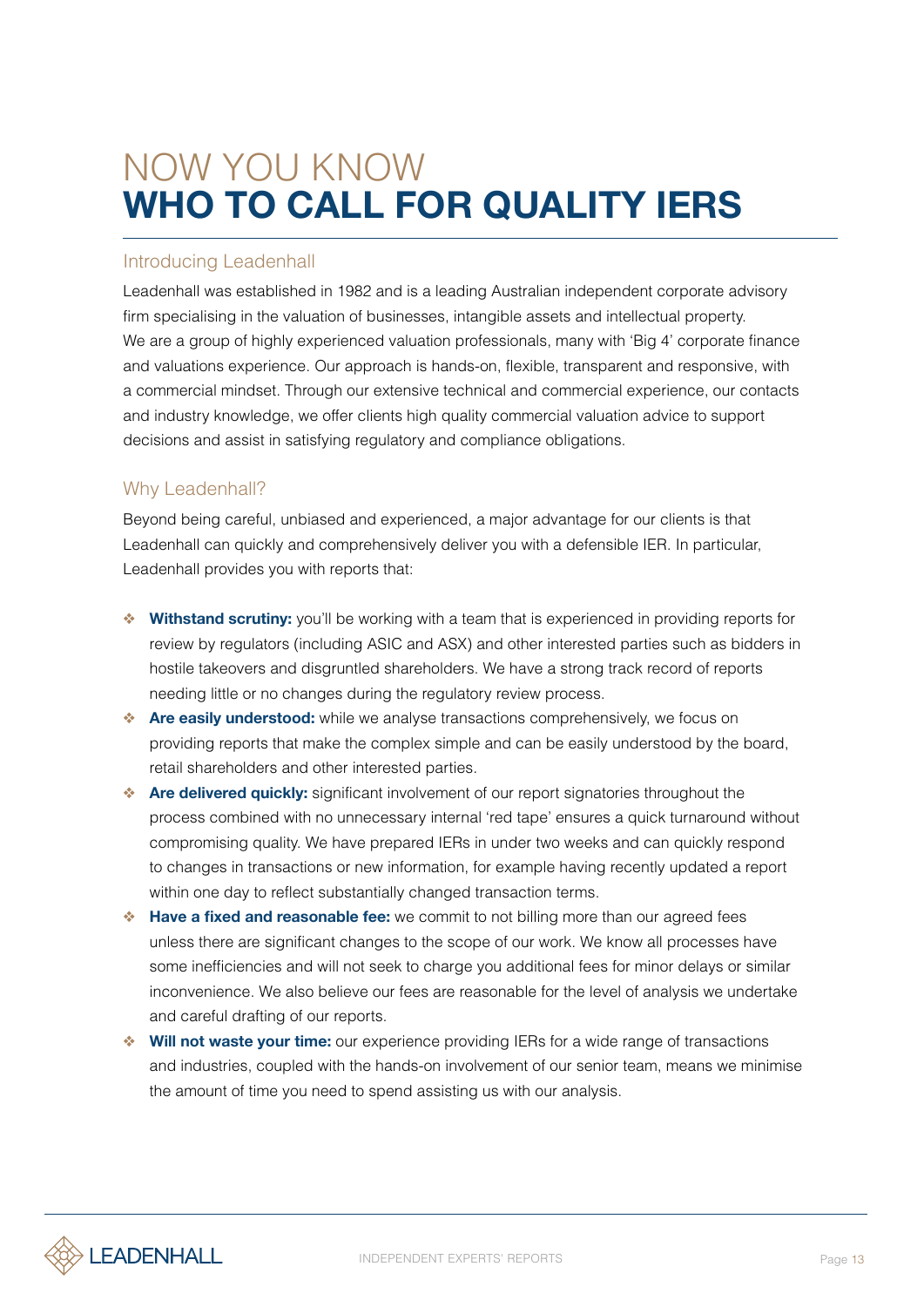# NOW YOU KNOW **WHO ELSE TURNS TO LEADENHALL**

### Independent Expert's Reports

The Leadenhall team has extensive experience in the preparation of IERs, involving many different types of transactions and across many different industries. Our IER clients have included:



## Corporate experience

We also have experience with a wide range of corporate clients, including:



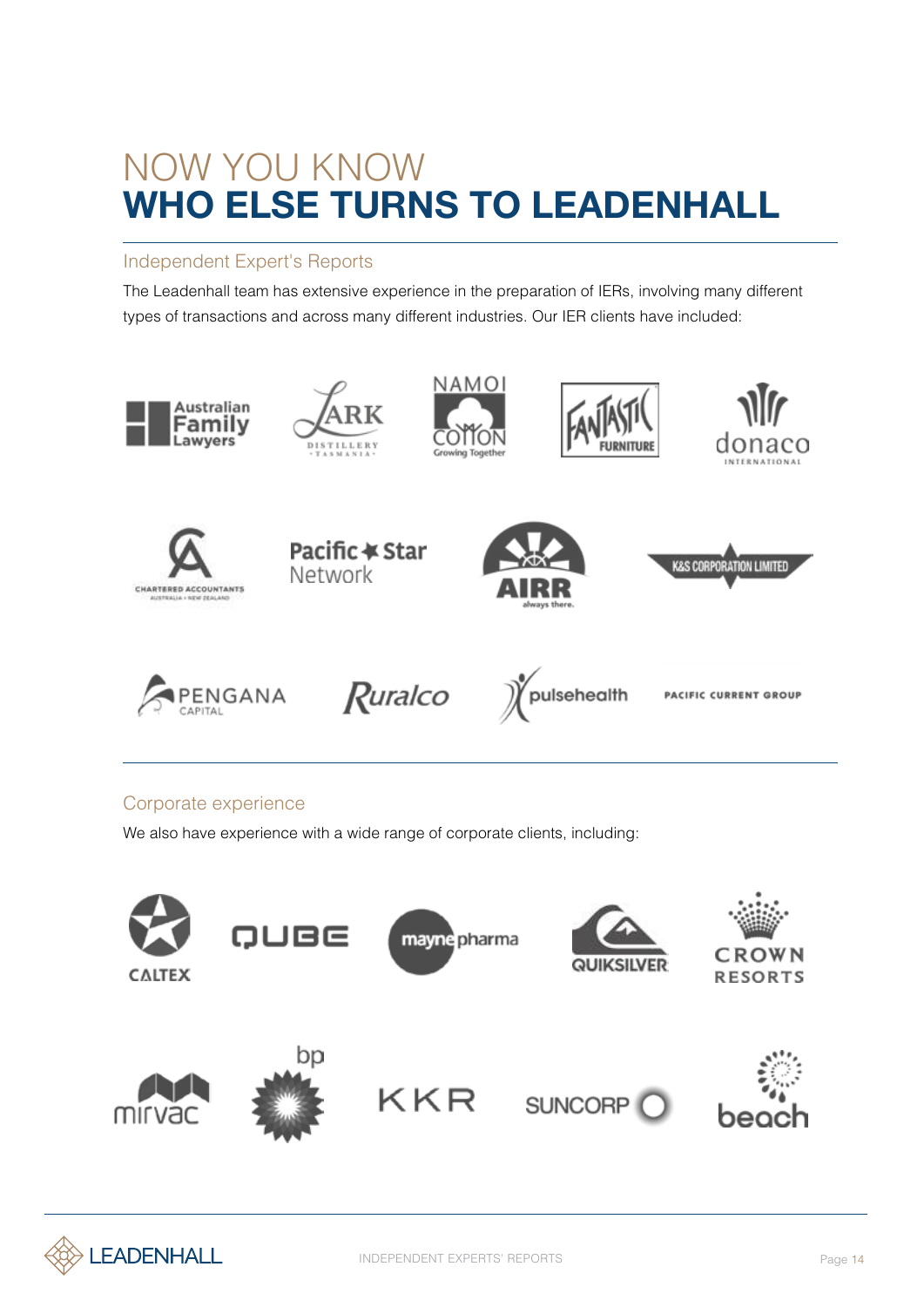# NOW YOU KNOW **YOUR IER TEAM**

Leadenhall's team members are dedicated valuation professionals and include former directors of 'Big 4' accounting firms. They have prepared IERs and other valuations for many listed and private companies.

## Who will personally work on your IER?



RICHARD NORRIS **Director** 



DAVE PEARSON **Director** 



NATHAN TIMOSEVSKI **Director** 



SIMON DALGARNO **Director** 



ANDREW STEERE **Director** 



KATY LAWRENCE Associate Director



BRUCE LI Manager



FUNG YEE Manager



HAMED TABASI Senior Analyst